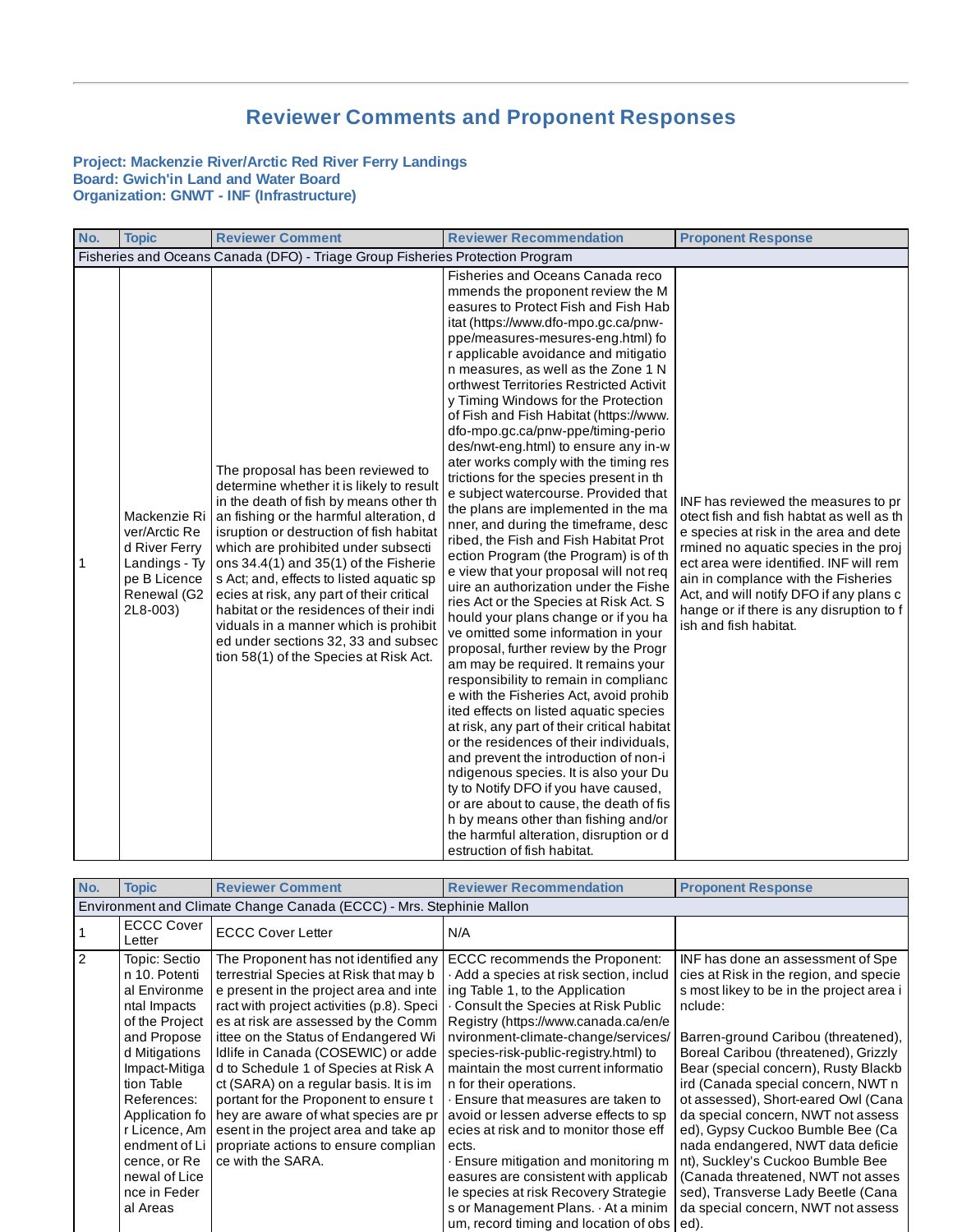|   |                                                                                                                                                                                                                                                                                                     |                                                                                                                                                                                                                                                                                                                                                                                                                                                                                                                                                                                                                                                                                                                                                                                                                                                                                                                                                                                   | erved species at risk, their behavior<br>when encountered, and actions take<br>n by the Proponent to avoid disturba<br>nce to the species, its habitat, and/or<br>its residence.<br>· Submit monitoring reports to the ap<br>propriate regulators and organizatio<br>ns with management responsibility f<br>or those species, including ECCC.                                                                                                                                                                                                                                                                                                                                                                                                                                                                                                                                                                                                                                                                    | Mitigation measures for species at ris<br>k will be followed and some mitigatio<br>n measures could incluced stopping<br>work, recording the observation, cont<br>acting appropriate regulators, etc.                                                                                              |
|---|-----------------------------------------------------------------------------------------------------------------------------------------------------------------------------------------------------------------------------------------------------------------------------------------------------|-----------------------------------------------------------------------------------------------------------------------------------------------------------------------------------------------------------------------------------------------------------------------------------------------------------------------------------------------------------------------------------------------------------------------------------------------------------------------------------------------------------------------------------------------------------------------------------------------------------------------------------------------------------------------------------------------------------------------------------------------------------------------------------------------------------------------------------------------------------------------------------------------------------------------------------------------------------------------------------|------------------------------------------------------------------------------------------------------------------------------------------------------------------------------------------------------------------------------------------------------------------------------------------------------------------------------------------------------------------------------------------------------------------------------------------------------------------------------------------------------------------------------------------------------------------------------------------------------------------------------------------------------------------------------------------------------------------------------------------------------------------------------------------------------------------------------------------------------------------------------------------------------------------------------------------------------------------------------------------------------------------|----------------------------------------------------------------------------------------------------------------------------------------------------------------------------------------------------------------------------------------------------------------------------------------------------|
| 3 | Topic: Sectio<br>n 14. Additio<br>nal Supportin<br>g Information<br>References:<br>Application fo<br>cence, or Re<br>newal of Lice<br>nce in Feder<br>al Areas                                                                                                                                      | ECCC is not identified in the Applicat<br>ion as a contact for issues or reportin<br>r Licence, Am   g related to migratory birds protected<br>endment of Li   under the Migratory Birds Conventio<br>n Act (p. 13).                                                                                                                                                                                                                                                                                                                                                                                                                                                                                                                                                                                                                                                                                                                                                              | ECCC recommends the Proponent a<br>dd ECCC to the Application as a con<br>tact for reporting wildlife incidents rel<br>ated to migratory birds. ECCC's Can<br>adian Wildlife Service and Wildlife E<br>nforcement Division can be reached<br>at cwsnorth-scfnord@ec.gc.ca and d<br>alfnord-wednorth@ec.gc.ca.                                                                                                                                                                                                                                                                                                                                                                                                                                                                                                                                                                                                                                                                                                    | Noted                                                                                                                                                                                                                                                                                              |
| 4 | Topic: Sectio<br>n 10. Potenti<br>al Environme<br>ntal Impacts<br>of the Project<br>and Propose<br>d Mitigations<br>References:<br>Application fo<br>r Licence, Am<br>endment of Li<br>cence, or Re<br>newal of Lice<br>nce in Feder<br>al Areas                                                    | The Application does not contain an<br>y references to applicable federal or<br>territorial legislation protecting wildlif<br>e in the Northwest Territories (p. 8). It<br>is important for staff to understand w<br>hat their legal obligations are with re<br>spect to protecting wildlife in the Nort<br>hwest Territories.                                                                                                                                                                                                                                                                                                                                                                                                                                                                                                                                                                                                                                                    | ECCC recommends that a section b<br>e added to the Application describin<br>g federal and territorial legislation pr<br>otecting wildlife in the Northwest Terr<br>itories.                                                                                                                                                                                                                                                                                                                                                                                                                                                                                                                                                                                                                                                                                                                                                                                                                                      | Noted                                                                                                                                                                                                                                                                                              |
| 5 | Topic: Table<br>7.3 Erosion C<br>ontrol Measu<br>res - Source<br>Control, and<br>Section 8.3 C<br>onstruction P<br>hase Activitie<br>S<br>References:<br>Government<br>of the Northw<br>est Territorie<br>s, Departmen<br>t of Transport<br>ation - Erosio<br>n and Sedim<br>ent Control M<br>anual | In Section 8.3, the Proponent notes t<br>here will be clearing and grubbing in<br>the construction phase activities (p. 9<br>7), and notes on Table 7.3 (p.76)that<br>the project will schedule construction<br>events to minimize unfavorable seas<br>onal climatic conditions and fish sen<br>sitive periods. However, there is no s<br>pecific mention of migratory birds or t<br>heir sensitive nesting period through<br>out the rest of the application. The pr<br>oject will occur during the B9 nesting<br>season for migratory birds, which ext<br>ends from mid-May to mid-August for<br>this region.<br>Migratory birds, their nests and their<br>eggs can be inadvertently harmed b<br>y many activities. Harm includes killi<br>ng, disturbing or destroying individu<br>al birds, nests or eggs and can have<br>long-term consequences for migrator<br>y bird populations in Canada, especi<br>ally through the cumulative effects of<br>many different incidences. | ECCC recommends the Proponent:<br>. Carry out all phases of the project i<br>n a manner that protects migratory bi<br>rds and avoids harm.<br>Consider ECCC's Guidelines to Re<br>duce Risk to Migratory Birds (https://<br>www.canada.ca/en/environment-clim<br>ate-change/services/avoiding-harm-<br>migratory-birds/reduce-risk-migrator<br>y-birds.html).<br>· Train all project staff during orientati<br>on on potential presence of migrator<br>y birds and how to recognize signs t<br>hat a bird might be nesting in an are<br>a.<br>· Establish appropriate protective buf<br>fer zones around any nests found, d<br>etermined by a setback distance app<br>ropriate for the species, the intensity<br>of the disturbance, and the surroundi<br>ng habitat until the young have natur<br>ally and permanently left the vicinity<br>of the nest.<br>Consult ECCC to determine approp<br>riate setback distances and for gener<br>al advice related to migratory birds a<br>t: cwsnorth-scfnord@ec.gc.ca | INF DTS-EA provides a course on Mi<br>gratory Birds Awareness Training wit<br>h a quiz and certificate, a Beneficial<br>Management Practices Manual, and<br>all required site signage.<br>Contactors are required to provide tr<br>aining and measures to ensure migr<br>atory birds are protected |
| 6 | Topic: Sectio<br>n 8.0 Selectio<br>n of BMP For<br>Erosion and<br>Sediment Co<br>ntrol<br>References:<br>Government<br>of the Northw<br>est Territorie<br>s, Departmen<br>t of Transport                                                                                                            | The project falls within the breeding r<br>ange of the Bank Swallow. Bank Sw<br>allows may be present along the rive<br>rbanks where activities are to occur.<br>Certain proposed project activities d<br>uring the nesting period could inadv<br>ertently disturb or harm Swallows an<br>d other migratory birds. Specifically,<br>"borrow excavations", cut and fill slo<br>pe construction and creation of stock<br>piles (p.98) could affect these specie<br>s and their nesting habitat.                                                                                                                                                                                                                                                                                                                                                                                                                                                                                     | ECCC recommends:<br>a. The Proponent take precautions to<br>avoid disturbance to nesting Bank s<br>wallows.<br>b. The Proponent assess riverbanks<br>for the presence of Bank Swallow ne<br>sts prior to construction.<br>c. Deterrent and exclusion measures<br>be taken prior to nesting season to e<br>nsure that Bank Swallows do not nes<br>t along the banks or in construction z<br>ones during the construction period.                                                                                                                                                                                                                                                                                                                                                                                                                                                                                                                                                                                  | INF DTS-EA provides a course on Mi<br>gratory Birds Awareness Training wit<br>h a quiz and certificate, a Beneficial<br>Management Practices Manual, and<br>all required site signage.<br>Contactors are required to provide tr<br>aining and measures to ensure migr<br>atory birds are protected |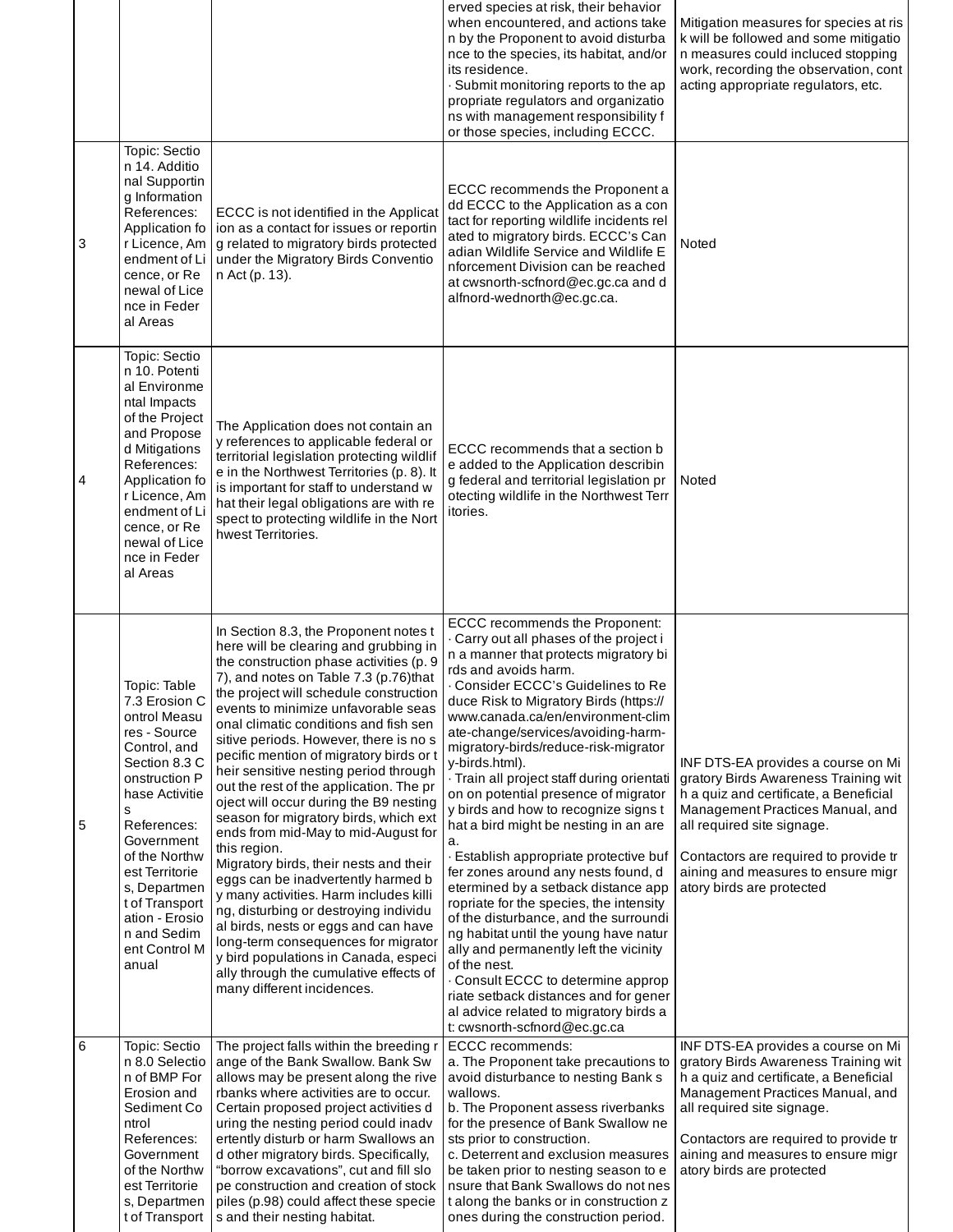|   | ation - Erosio<br>n and Sedim<br>ent Control M<br>anual                                                                                                          |                                                                                         | d. Staff and contractors be made aw<br>are of potential presence and conser<br>vation status of the Bank Swallow.                                                                                                                                                                                                                                                                                                                                                                                                                                                                                                                                                                                                                                                                                                                                                                                                                                                                                                                                                                                           |                                                                                                                 |
|---|------------------------------------------------------------------------------------------------------------------------------------------------------------------|-----------------------------------------------------------------------------------------|-------------------------------------------------------------------------------------------------------------------------------------------------------------------------------------------------------------------------------------------------------------------------------------------------------------------------------------------------------------------------------------------------------------------------------------------------------------------------------------------------------------------------------------------------------------------------------------------------------------------------------------------------------------------------------------------------------------------------------------------------------------------------------------------------------------------------------------------------------------------------------------------------------------------------------------------------------------------------------------------------------------------------------------------------------------------------------------------------------------|-----------------------------------------------------------------------------------------------------------------|
| 7 | Topic: Sectio<br>n 7.0 Off-Site<br><b>Resources</b><br>References:<br>Department o<br>f Infrastructur<br>e Inuvik Regi<br>on, Spill Cont<br>ingency Plan<br>2022 | Section 7.0 is missing the contact inf<br>ormation for ECCC in the event of a<br>spill. | ECCC recommends the Proponent a<br>dd the following contact information t<br>o the document, for reporting spills:<br>In the case of a spill or emergency, th<br>e 24 Hour Northwest Territories Spill<br>Report Line should be contacted first<br>by the Proponent, who will then invol<br>ve Environment Canada Emergenci<br>es when appropriate.<br>For information relating to the enviro<br>nmental enforcement and reporting r<br>equirements under the Canadian En<br>vironmental Protection Act, 1999 and<br>the Fisheries Act please contact the<br>Environment and Climate Change C<br>anada Environmental Enforcement a<br>t867-669-4730.<br>The Environment Canada National E<br>nvironmental Emergencies Centre<br>(NEEC) will provide technical and sc<br>jentific environmental advice and as<br>sistance to the lead agency, in the ev<br>ent of an environmental emergency.<br>A lead agency is described as the go<br>vernmental authority that regulates o<br>r has authority over the activity from<br>which the emergency originated. NE<br>EC can be contacted at 1-866-283-2<br>333. | The Spill Reporting Hotline has proto<br>cols for notification is addressed in the<br>e Spill Contingency Plan. |

| No.                                                              | <b>Topic</b> | <b>Reviewer Comment</b>                                                                                                                                                                                                                                                                                                                                                              | <b>Reviewer Recommendation</b>                                                                                                                                                                                                                                                                                                                                                                                 | <b>Proponent Response</b>                                                                                                                                                                                                                                                                                                                                                                                                                                                                                                                                                                   |  |  |
|------------------------------------------------------------------|--------------|--------------------------------------------------------------------------------------------------------------------------------------------------------------------------------------------------------------------------------------------------------------------------------------------------------------------------------------------------------------------------------------|----------------------------------------------------------------------------------------------------------------------------------------------------------------------------------------------------------------------------------------------------------------------------------------------------------------------------------------------------------------------------------------------------------------|---------------------------------------------------------------------------------------------------------------------------------------------------------------------------------------------------------------------------------------------------------------------------------------------------------------------------------------------------------------------------------------------------------------------------------------------------------------------------------------------------------------------------------------------------------------------------------------------|--|--|
| Gwich'in Tribal Council - Lands and Resources - Christina Martin |              |                                                                                                                                                                                                                                                                                                                                                                                      |                                                                                                                                                                                                                                                                                                                                                                                                                |                                                                                                                                                                                                                                                                                                                                                                                                                                                                                                                                                                                             |  |  |
| 1                                                                |              | The volume of granular materials goi<br>ng into the river to develop the ferry r<br>amps interferes with fishing activitie<br>s. This includes in-filling of eddies th<br>at used to be good for fishing.                                                                                                                                                                            | INF should continue its efforts to extr<br>act as much material each year as th<br>ey put in. Doing so will help alleviate<br>the build-up of materials in prime fish<br>ing areas.                                                                                                                                                                                                                            | INF will continue its program that is i<br>n place to minimize use of new gran<br>ular material and to use suitable equi<br>pment to adjust landings to help cont<br>rol any sedimentary issues. If left-ove<br>r granular materials is placed, it is re<br>moved as soon as conditions permit.<br>Recovered granular material is asse<br>ssed and if deemed unusable, it is st<br>ockpiled and dried out. In the past, M<br>arine Operations have gifted the mat<br>erial to the affected communities.                                                                                     |  |  |
| $\overline{2}$                                                   |              | The ferry landings are moving farther<br>and farther into the rivers, ruining the<br>fishing eddies.                                                                                                                                                                                                                                                                                 | INF should attempt to minimize the r<br>each / length of the ferry ramps at all<br>locations.                                                                                                                                                                                                                                                                                                                  | INF has noted this concern, however<br>the ferry landings are built for the saf<br>ety of the ferry and the public. INF ha<br>s a program in place to minimize the<br>amount of material used on the landi<br>ngs. Additionally, two studies conclu<br>ded that the ferry operations landing<br>s have not negatively affected the wa<br>ter quality and the health of the fisher<br>ies - the studies have also noted that<br>the construction of the landings have<br>created eddies on both side of the la<br>ndings allowing local fishers easier a<br>ccess to the harvesting of fish. |  |  |
| 3                                                                |              | In recent years, the ferries and landi<br>ng activities have severely impacted<br>the traditional activities of the Nazon<br>family whose fish camp is located jus<br>t east of the Inuvik-side ferry landing<br>at the Mackenzie River crossing. Thi<br>s concern has been ongoing and be<br>en brought up many times over the y<br>ears but has not been adequately ad<br>dressed. | GLR and DCH strongly recommend t<br>hat the permit includes a requiremen<br>t that INF work with Margaret Nazon<br>and family to learn how to avoid disr<br>upting the family's important tradition<br>al activities at this fish camp. For exa<br>mple, keeping the ferry's movements<br>out of their fishing net areas during J<br>uly and August, and accommodating<br>their family's vehicles being parked | Marine Operations met with the local<br>user in Tsiigehtchic on a matter relat<br>ed to the proximity of the ferry landin<br>g to a fishing location. Marine Operat<br>ions will do what is necessary to red<br>uce the impact of the operations to th<br>e harvesting of fish.                                                                                                                                                                                                                                                                                                             |  |  |